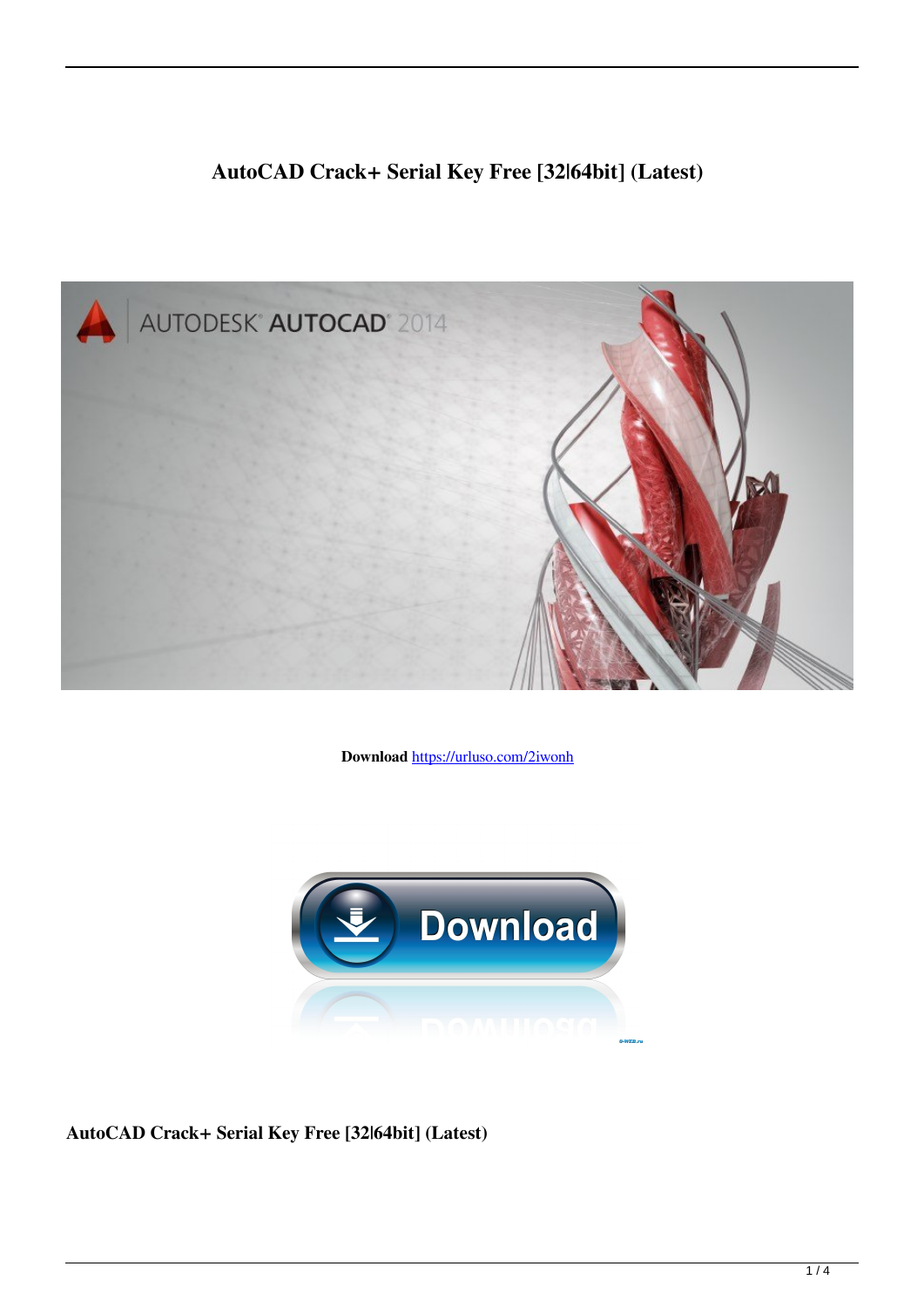AutoCAD Full Crack 2018 Full License Redesigned with modern tablet devices in mind, AutoCAD Download With Full Crack simplifies the drafting process for architecture and construction professionals. AutoCAD Cracked Accounts adds significantly to the productivity of any architectural or engineering practice. AutoCAD Download With Full Crack lets you create 2D and 3D drawings quickly, accurately, and efficiently. Cracked AutoCAD With Keygen lets you create 2D and 3D drawings quickly, accurately, and efficiently. You can draw 2D objects like rectangles, lines, circles, arcs, text, and polygons, and 3D objects like cubes, spheres, cylinders, cones, and solid and surface models. To create a CAD drawing, you simply put objects on the drawing canvas. Then, you can group objects together to make a drawing. You can also define 3D objects. When you click an object, AutoCAD Crack responds by putting a cursor on the object's features. You can use a standard keyboard to move and rotate the object or a tool-tip to view the object's properties. The built-in Drafting Tools in AutoCAD Crack Mac make designing faster and easier than ever before. The tools are designed to get you to the "right" part of the drawing faster. The tools feature intelligent guides, snap-to-grid, and the ability to edit multiple parts of a drawing at once, all while working within the computeraided workflow. AutoCAD For Windows 10 Crack comes with over 100 features. You can make your own graphics, scale them, and manage styles. You can import and export a variety of formats, including DXF, DWG, DWF, XAML, AutoCAD Cracked 2022 Latest Version 360, and AutoCAD Download With Full Crack LT. AutoCAD Cracked Accounts LT 2019 Full License AutoCAD Cracked 2022 Latest Version LT simplifies the drawing process for architects, engineers, and construction professionals. AutoCAD Crack LT helps you create architectural and engineering drawings in two dimensions (2D) and three dimensions (3D). AutoCAD Full Crack LT 2019 also includes the latest release of AutoCAD Download With Full Crack LT, which lets you create topologically correct architectural drawings and better manage styles. AutoCAD Crack For Windows LT 2019 is designed with 2D and 3D modeling in mind. In 2D, you can create lines, arcs, shapes, and text. You can add effects, like lighting, shadows, and 3D views, and edit existing objects. In 3D, you can create 2D views, create 3D models, or add a 3D viewport.

## **AutoCAD Download [Latest]**

Plus: Raster Graphics (.CRG) is a bitmap graphics file format used by a majority of CAD programs. It is considered a subset of the image file format. It is used to store the bitmap graphics content of AutoCAD Crack For Windows drawings and can be used for uploading to AutoCAD For Windows 10 Crack from other applications. The Raster Graphics file format is typically converted to the AutoCAD 2022 Crack drawing format by the application that created the file. This file can be directly edited by AutoCAD Torrent Download or imported to AutoCAD Download With Full Crack to edit or modify it. AutoCAD Product Key Graphics Exchange Format (.ACX) is a format used for importing and exporting drawing information..ACX files are similar to.XCF files in that they are the result of importing a drawing to a CAD program, converting it to a bitmap, and then rendering it as a Graphic to be imported into another CAD program. This is in contrast to using the native drawing export functions of a CAD program (which will not usually export bitmap images). There are a number of CAD programs that can import and export.ACX files. AutoCAD Free Download files are composed of a drawing file and a set of files called metadata, which provides information about the drawing, such as layers, colors, linetypes, symbols, title, etc. Drawing, metadata, and filenames AutoCAD For Windows 10 Crack files are composed of a drawing file and a set of files called metadata, which provides information about the drawing, such as layers, colors, linetypes, symbols, title, etc. The first two files are a drawing and a drawing template, typically known as a.DWG and.DGN file. Some applications use a.dwg and.dgn extension. The drawing itself is organized into layers and objects. Objects are the components that make up the drawing. Layers are the combination of objects that are typically visible at the same time. All objects on the same layer are included in the drawing, even if they have been removed from the scene (technically they would still be stored in memory for rendering but have been temporarily hidden). Objects that have been moved or deleted will be stored in the same layer as before. Objects that have been created but not yet rendered will not be included in the drawing. A drawing template is typically used as a base for a drawing. The third and last file is a drawing file, which is associated with one or more drawing templates and each ce6e30c18e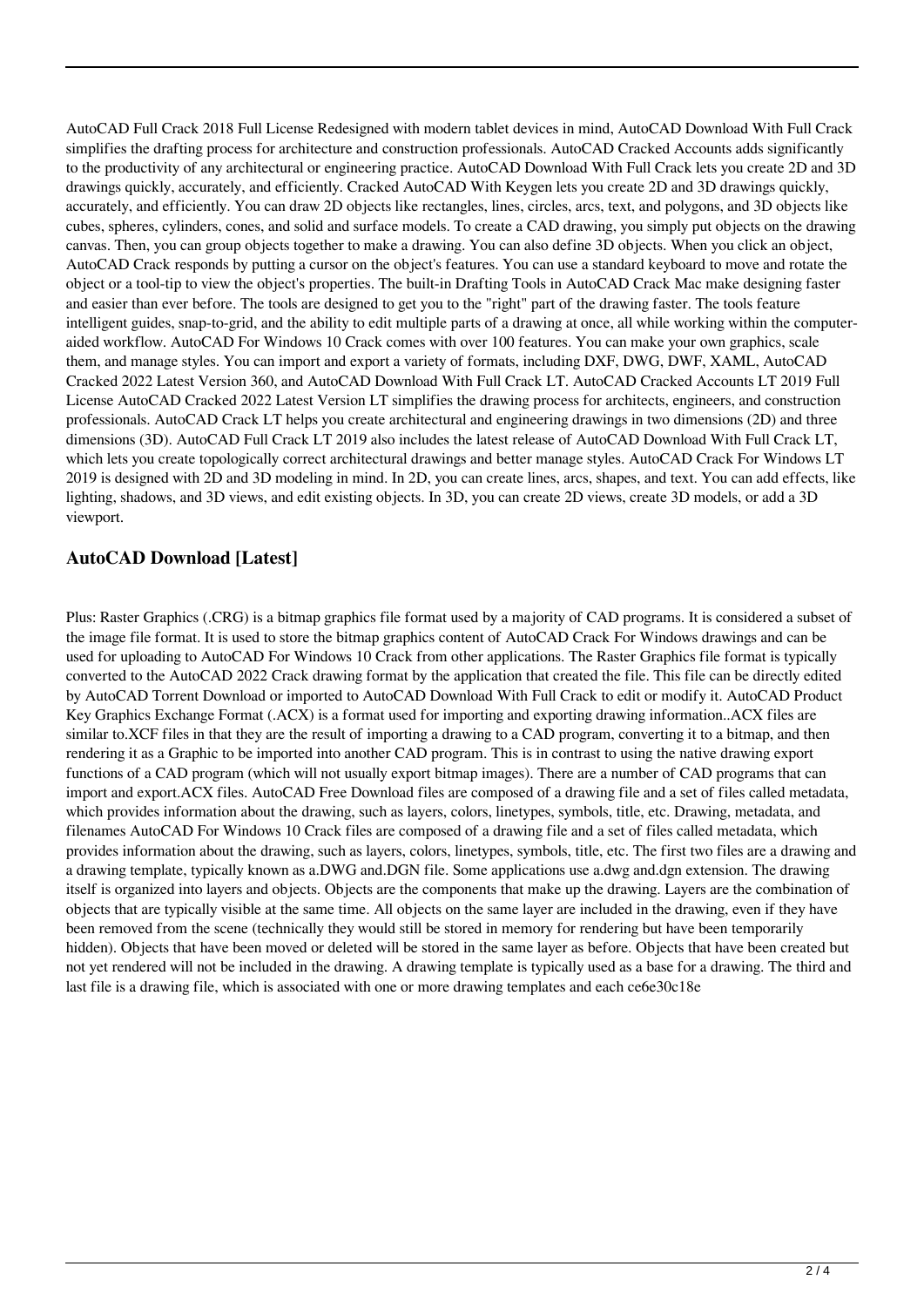### **AutoCAD With Registration Code**

Make sure to choose to install on the local hard drive (not the CD). In the installation wizard, click next. You will be prompted with a question about setting the default directory. Choose the location where you want Autodesk Autocad to be installed. Click next. You will be prompted with a window saying Autodesk Autocad is running, click OK. On the main Autodesk Autocad window you will see the Program Manager. Click on the Autodesk Autocad shortcut in your Desktop and press Enter. Press the Play button. You will be presented with the following message: If you have already clicked on the Play button then you will have to press OK. Q: How to add validation to dynamic select tag in yii2? I have a form with a select tag which is dynamic. I am able to insert values into the table but there is a validation that I need to use. Here is my code in view page: ".\$row['value'].""; } echo \$select; ?> field(\$model, 'line\_item[unit\_cost]')->textInput(['maxlength' => true])?>

#### **What's New in the AutoCAD?**

The most important capability improvements in AutoCAD 2023 involve an enhanced toolset for creating and editing complex geometric models. In addition to the usual suite of 2D editing tools, such as lines, circles, polylines, and text, you can now create a 3D model (the 3D Edit tool) and edit it in a 2D fashion (the 2D Edit tool). In addition, you can create a 3D model and manipulate it without worrying about its topology (the 3D Manipulate tool). Creating complex 3D models is an important part of the design process. It enables you to model complex parts, combine them with other parts, and efficiently trace a design through the design process. In AutoCAD 2023, model creation has been significantly improved with new features such as Submodel creation, 3D modeling, and new options for slicing and slicing planes. In addition, the features listed in the Features article have been enhanced or updated. Visibility: The visibility options on the Visibility Tools toolbar have been updated. They are now organized by size, just like the Visibility drop-down list. In AutoCAD, you can tell if a particular part of a model is hidden or not. This is done by placing the cursor on the part and pressing H. The parts that are hidden by your selection are outlined in red. The outline is very faint, so it is hard to see. To make it more obvious, you can unselect the parts that are hidden. The visibility options have been improved. For example, you can show or hide several types of parts at the same time using a single command, and you can have the visibility options grouped by name instead of by category. The visibility options also now work with dynamic symbols. This means that the visibility options are not limited to predefined symbols, but can also be used for symbols defined using a filter or attributes. The visibility options work well for polyline and other simple lines that were previously shown as transparent. However, if you create a polyline by drawing over several other lines, the visibility options may not provide an accurate reflection of the original lines. For example, when you select a polyline that was created by connecting the ends of several lines, only one of the original lines is visible. You can view the visibility information in the Polygon or Spline Options dialog box. If you have